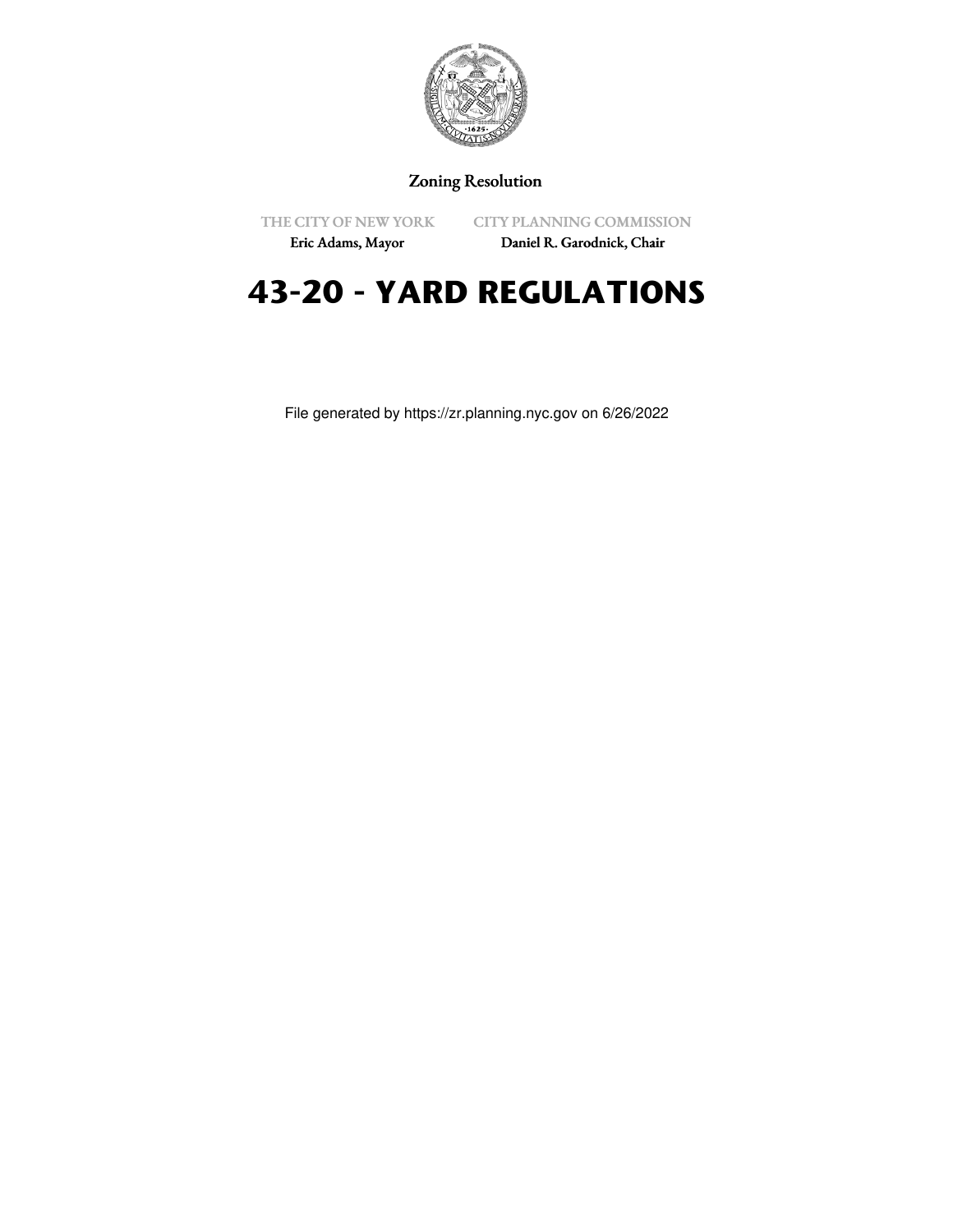## **43-20 - YARD REGULATIONS**

LAST AMENDED 1/28/1971

## **43-21 - Definitions**

LAST AMENDED 11/19/1987

Words in italics are defined in Section 12-10 or, if applicable exclusively to this Section, in this Section.

## **43-22 - Level of Yards**

LAST AMENDED 12/15/1961

In all #Manufacturing Districts#, the level of a #yard# or of a #rear yard equivalent# shall not be higher than #curb level#. However, this Section shall not be construed to require that natural grade level be disturbed in order to comply with this requirement.

No #building or other structure# shall be erected above ground level in any required #yard# or #rear yard equivalent# except as otherwise provided in Section 43-23 (Permitted Obstructions in Required Yards or Rear Yard Equivalents).

## **43-23 - Permitted Obstructions in Required Yards or Rear Yard Equivalents**

LAST AMENDED 5/12/2021

In all #Manufacturing Districts#, the following obstructions shall be permitted within a required #yard# or #rear yard equivalent#:

- (a) In any  $\# \text{grad} \#$  or  $\# \text{rear}$  yard equivalent#:
	- (1) Arbors or trellises;
	- (2) Awnings and other sun control devices, provided that when located at a level higher than the first #story#, excluding a #basement#, all such awnings and other sun control devices:
		- (i) shall be limited to a maximum projection from a #building# wall of 2 feet, 6 inches; and
		- (ii) shall have solid surfaces that, in aggregate, cover an area no more than 30 percent of the area of the #building# wall (as viewed in elevation) from which they project;
	- (3) Canopies;
	- (4) Chimneys, projecting not more than three feet into, and not exceeding two percent of the area of, the required #yard# or #rear yard equivalent#;
	- (5) Eaves, gutters or downspouts, projecting into such #yard# or #rear yard equivalent# not more than 16 inches or 20 percent of the width of such #yard# or #rear yard equivalent#, whichever is the lesser distance;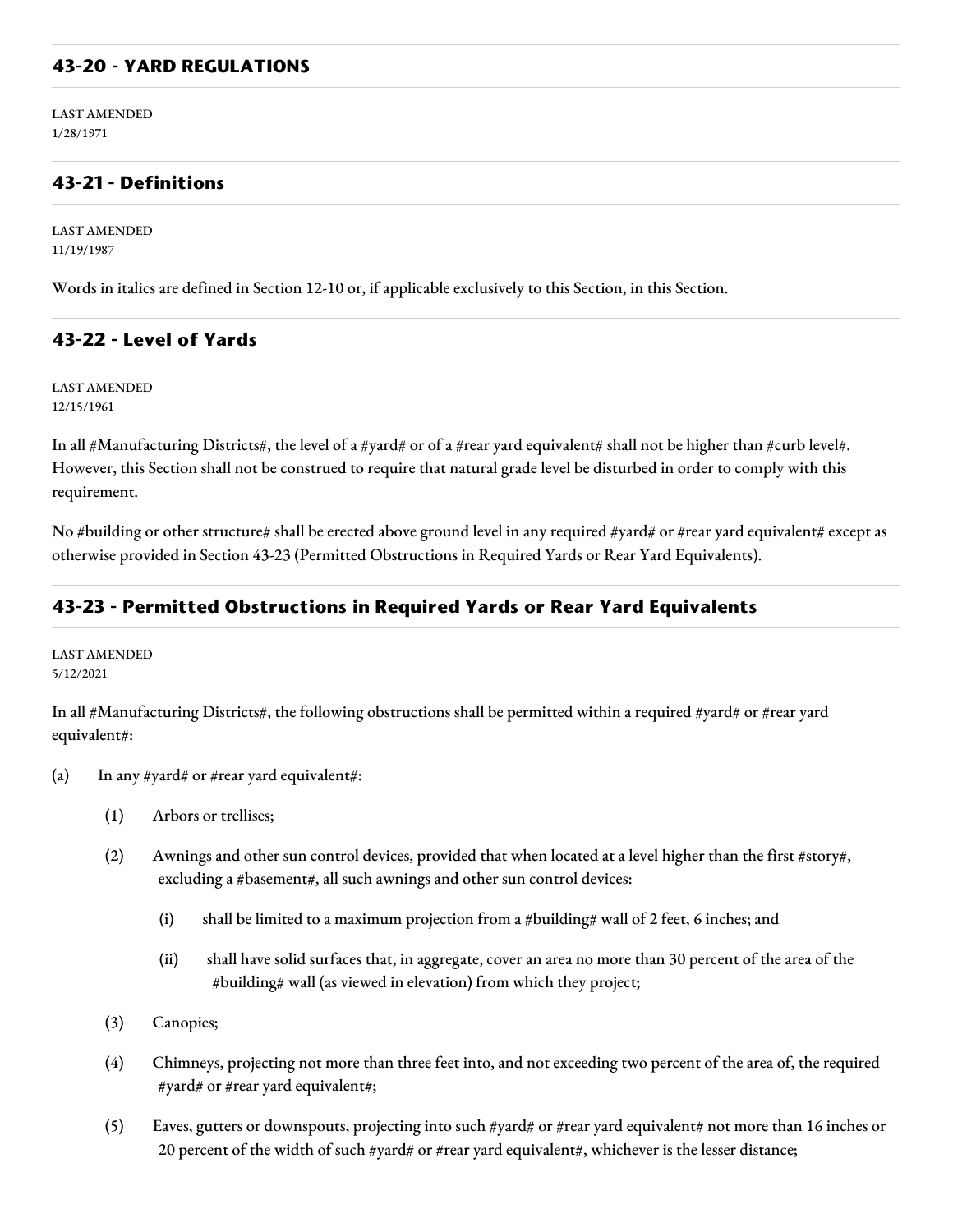(6) Exterior wall thickness, where such wall thickness is added to the exterior face of a #building# wall existing on April 30, 2012, provided the added wall thickness has a thermal resistance (R-value) of at least 1.5 per inch, and is limited to one inch of thickness for every foot of existing #yard# width, up to a maximum thickness of eight inches. When an open area is provided along a common #lot line#, then such exterior wall thickness is limited to one inch for every foot of existing open area on the #zoning lot#;

Where #buildings# that have added exterior wall thickness pursuant to this Section are #enlarged#, such #enlarged# portion may similarly encroach upon required #yards# in order to align with the exterior walls of the existing #building#, provided such #enlargement# contains less #floor area# than the existing #building#, and there is no encroachment of #floor area# into a required #yard#;

- (7) Fences;
- (8) Flagpoles;
- (9) Parking spaces for automobiles or bicycles, off-street, open, #accessory#;
- (10) Power systems, including, but not limited to, generators, solar energy systems, fuel cells, batteries and other energy storage systems, provided that all equipment shall not exceed a height of 23 feet above #curb level#;
- (11) Solar energy systems on walls existing on April 30, 2012, projecting no more than 10 inches and occupying no more than 20 percent of the surface area of the #building# wall (as viewed in elevation) from which it projects;
- (12) Steps, and ramps or lifts for people with physical disabilities;
- (13) Terraces or porches, open;
- (14) Walls, not exceeding eight feet in height and not roofed or part of a #building#.
- (b) In any #rear yard# or #rear yard equivalent#:
	- (1) Any #building# or portion of a #building# used for any permitted #use#, except that any portion of a #building# containing rooms used for living or sleeping purposes (other than a room in a hospital used for the care and treatment of patients, or #joint living-work quarters for artists#) shall not be a permitted obstruction, and provided that the height of such #building# shall not exceed one #story#, excluding #basement#, nor in any event 23 feet above #curb level#. In addition, decks, parapet walls, roof thickness, skylights, vegetated roofs, and weirs, shall be permitted upon such #building#, or portion thereof, pursuant to Section 43-42 (Permitted Obstructions);
	- (2) Breezeways;
	- (3) Fire escapes;
	- (4) Parking spaces for automobiles or bicycles, off-street, #accessory#, provided that the height of an #accessory# #building# used for such purposes and located in a required #rear yard# or #rear yard equivalent# shall not exceed 23 feet above #curb level#;
	- (5) Solar energy systems on the roof of a #building# permitted as an obstruction to such #yard#:
		- (i) up to four feet in height as measured perpendicular to the roof surface when located above a permitted #commercial# or #community facility# #use# or attached parking structure; or
		- (ii) shall be limited to 18 inches in height as measured perpendicular to the roof surface when located above a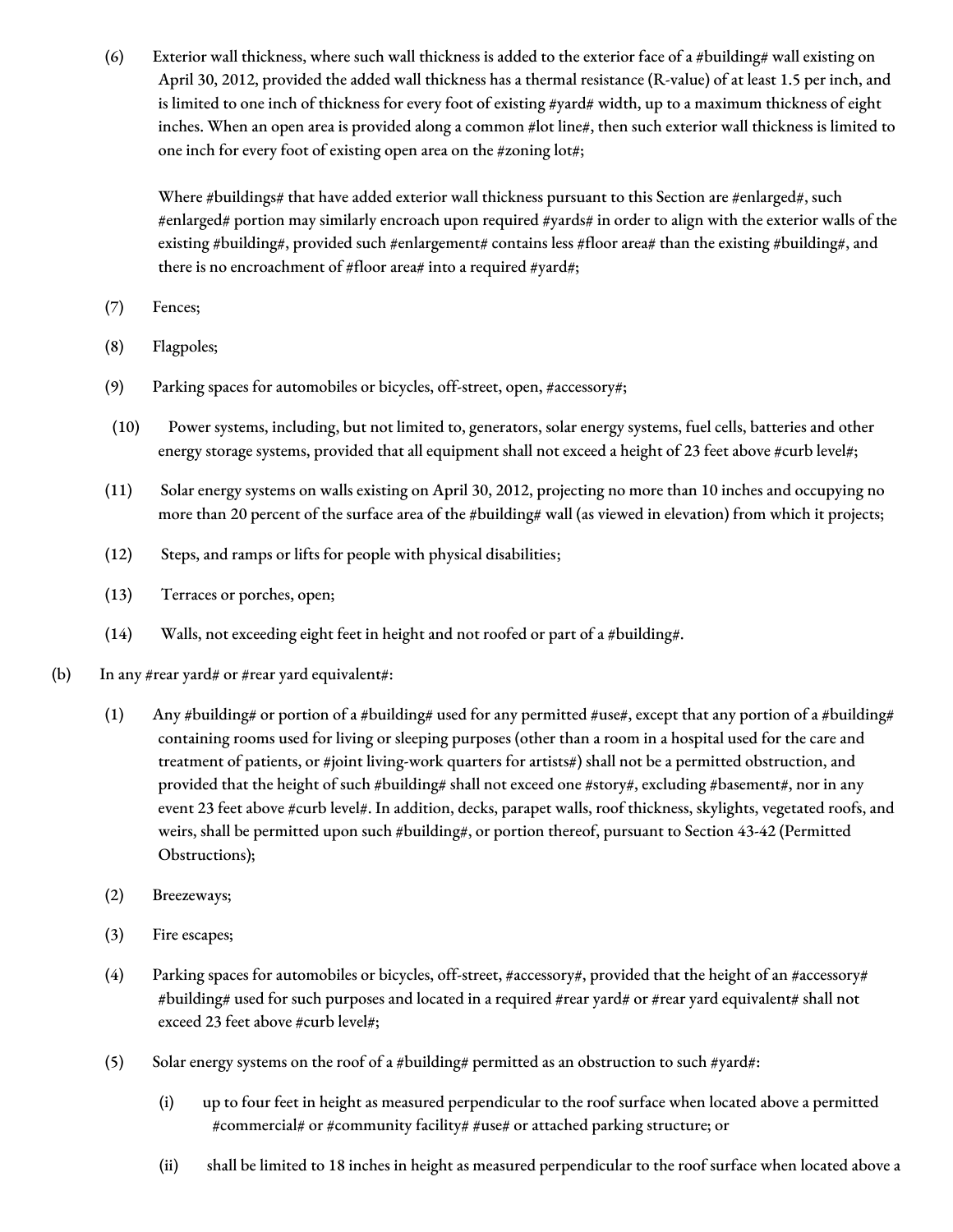shed or detached parking structure, or on any roof with a slope greater than 20 degrees;

(6) Water-conserving devices, required in connection with air conditioning or refrigeration systems in #buildings# existing prior to May 20, 1966, if located not less than eight feet from any #lot line#.

However, no portion of a #rear yard equivalent# which is also a required #front yard# or required #side yard# may contain any obstructions not permitted in such #front yard# or #side yard#.

## **43-24 - Measurement of Yard Width or Depth**

LAST AMENDED 12/15/1961

In all #Manufacturing Districts#, the width or depth of a #yard# or #rear yard equivalent# shall be measured perpendicular to #lot lines#.

## **43-25 - Minimum Required Side Yards**

LAST AMENDED 12/15/1961

#### M1 M2 M3

In all districts, as indicated, no #side yards# are required. However, if an open area extending along a #side lot line# is provided, it shall be at least eight feet wide.

## **43-26 - Minimum Required Rear Yards**

LAST AMENDED 4/30/2008

#### M1 M2 M3

In all districts, as indicated, a #rear yard# with a depth of not less than 20 feet shall be provided at every #rear lot line# on any #zoning lot# except as otherwise provided in Sections 43-27 (Special Provisions for Shallow Interior Lots), 43-28 (Special Provisions for Through Lots) or 43-31 (Other Special Provisions for Rear Yards). #Rear yards# shall also be provided along portions of #side lot lines# as set forth in Section 43-261 (Beyond one hundred feet of a street line).

## **43-261 - Beyond one hundred feet of a street line**

LAST AMENDED 4/30/2008

#### M1 M2 M3

In all districts, as indicated, for #corner lots#, and for #zoning lots# that are bounded by two or more #streets# that are neither #corner lots# or #through lots#, the portion of a #side lot line# beyond 100 feet of the #street line# that it intersects shall be considered a #rear lot line# and a #rear yard# with a minimum depth of 20 feet shall be provided where such #rear lot line# coincides with a #rear lot line# of an adjoining #zoning lot#.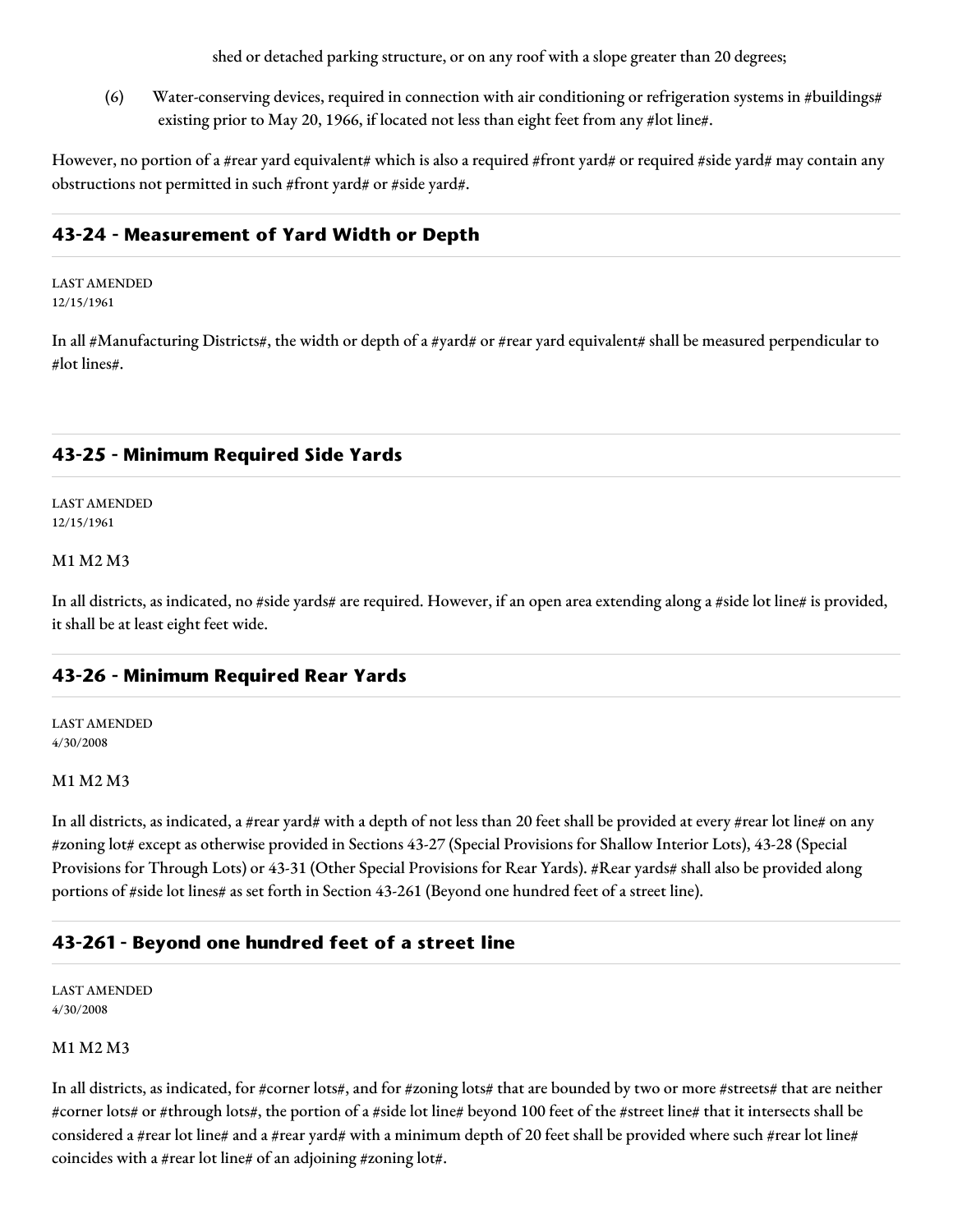

CORNER LOT (33-261.1, 43-261.1)



ZONING LOT BOUNDED BYTWO OR MORE STREETS (NEITHER A CORNER LOT NOR A THROUGH LOT) (33-261.2, 43-261.2)

# **43-27 - Special Provisions for Shallow Interior Lots**

LAST AMENDED 2/2/2011

#### M1 M2 M3

In all districts, as indicated, if an #interior lot#:

- (a) was owned separately and individually from all other adjoining tracts of land, both on December 15, 1961, and on the date of application for a building permit; and
- (b) is less than 70 feet deep;

the depth of a required #rear yard# for such #interior lot# may be reduced by one foot for each two feet by which the maximum depth of a #zoning lot# is less than 70 feet. No #rear yard# is required on any #interior lot# with a maximum depth of less than 50 feet.